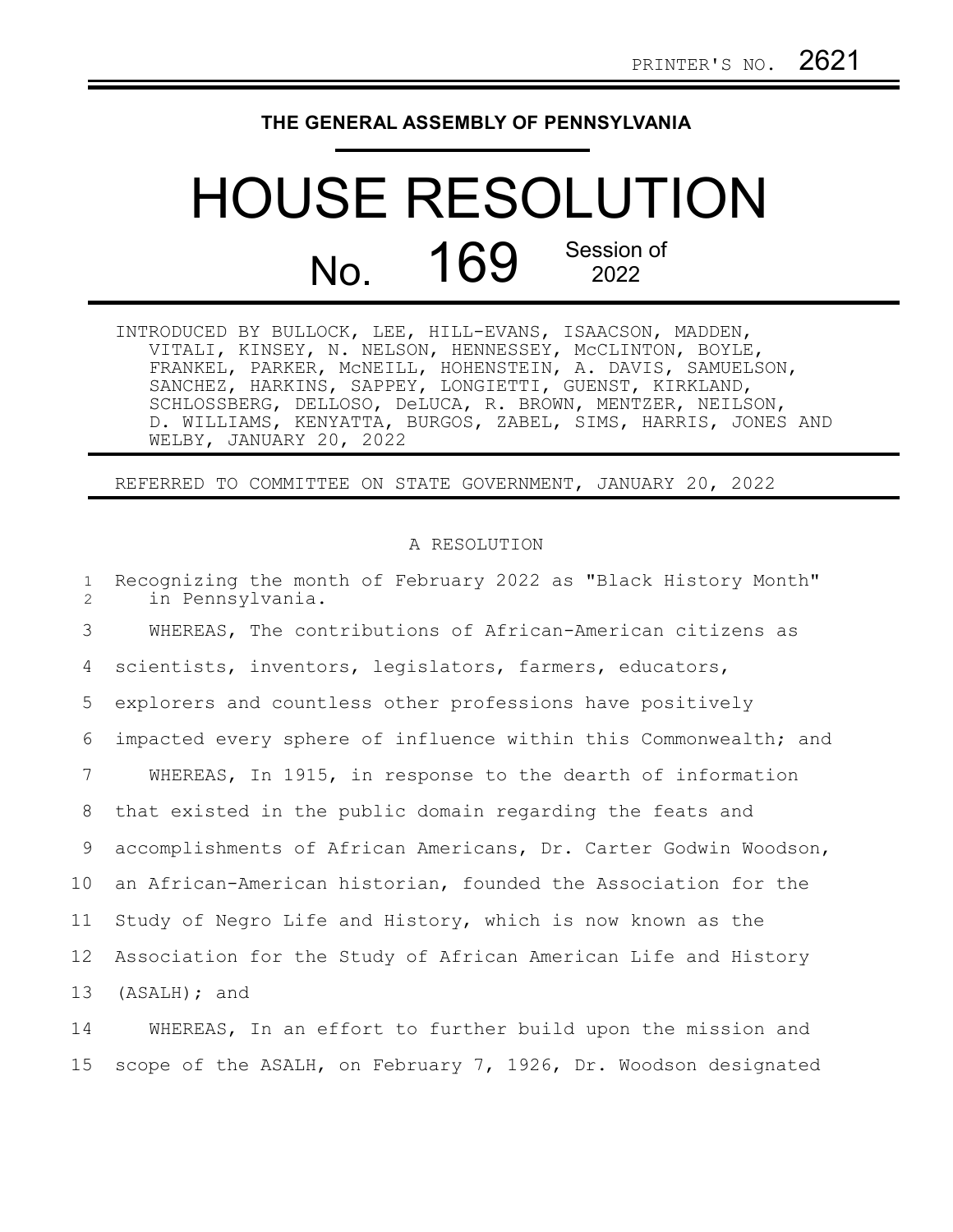the second week of February as "Negro History Week," which was chosen for the initial weeklong celebration to honor the birth month of President Abraham Lincoln and abolitionist Frederick Douglass; and 1 2 3 4

WHEREAS, Dr. Woodson, often referred to as the "Father of Black History," dedicated his life to the field of African-American history and encouraged the coordinated teaching and study of the history of African Americans in our nation's schools; and 5 6 7 8 9

WHEREAS, In 1928, ASALH established its first annual theme for what was then known as "Negro History Week," which was "Civilization: A World Achievement"; and 10 11 12

WHEREAS, Over the course of several decades following the inception of "Negro History Week," many local municipalities, colleges and universities across the country began celebrating the observance in an augmented form as "Black History Month"; and 13 14 15 16 17

WHEREAS, In 1976, President Gerald Ford officially recognized and included "Black History Month" as part of the United States Bicentennial, urging Americans to "seize the opportunity to honor the too often neglected accomplishments of black Americans in every area of human endeavor throughout our history"; and WHEREAS, The Pennsylvania Legislative Black Caucus has always endeavored to vigorously advocate for the needs of all people of color in this Commonwealth by acting as a unified voice concerning the issues that most acutely impact their daily lives; and 18 19 20 21 22 23 24 25 26 27

WHEREAS, This year's "Black History Month" theme, as established and adopted by ASALH, is "Black Health and Wellness"; and 28 29 30

20220HR0169PN2621 - 2 -